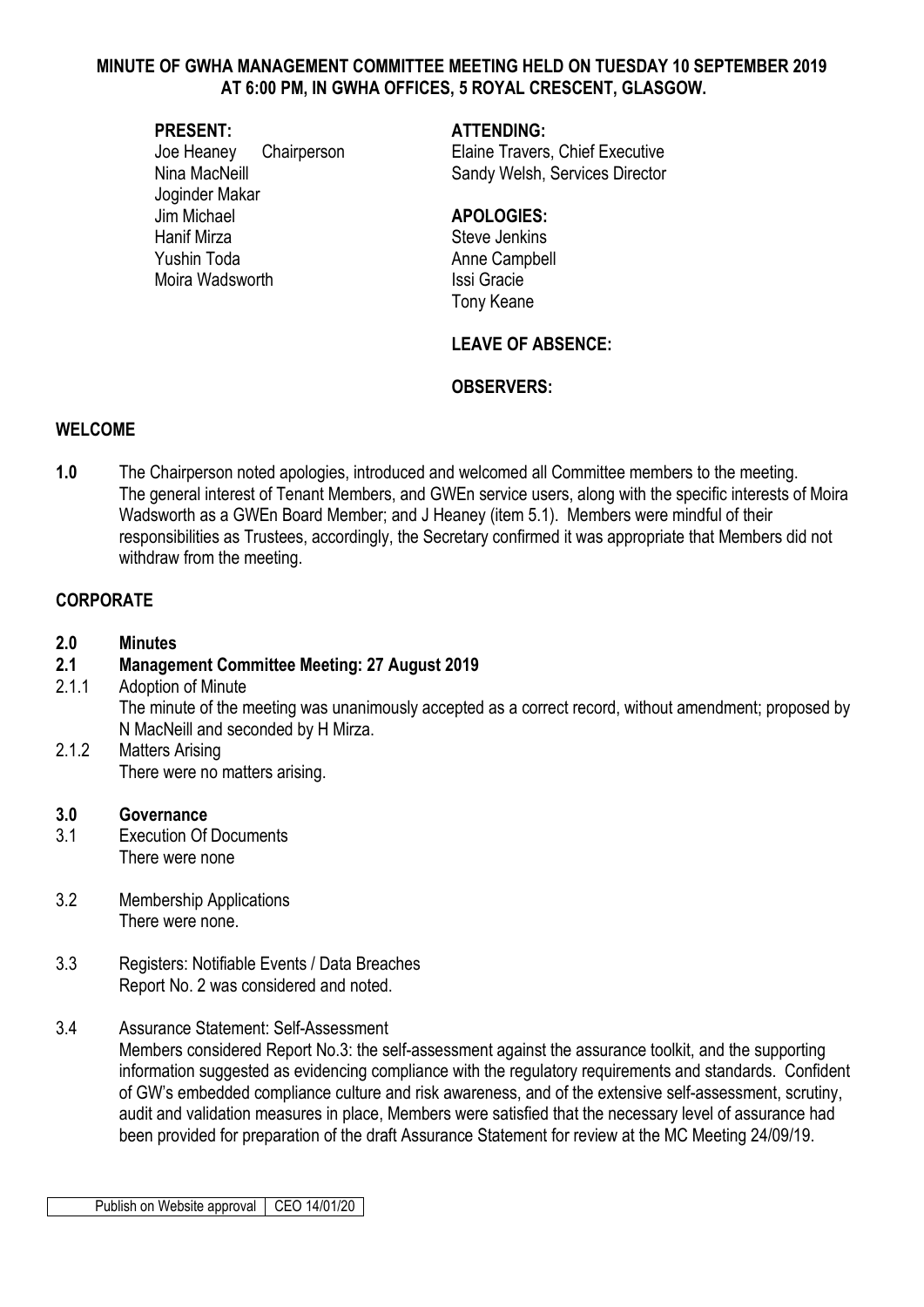# **SERVICES**

**4.0** Performance Leadership Strategy

Report No. 4 was considered, with Members unanimously approving the Strategy for optimising performance in core service areas.

# **5.0 Tenancy Services**

- 5.1 Remodelled Properties: Lease Arrangements Report No. 5 was considered, with Members noting lease arrangements, works progress and plans for occupation of the properties.
- 5.2 Housing (Scotland) Act 2014 Compliance: Policy Reviews:-
- 5.2.1 Assignation of Tenancy Policy Report No. 6 was considered, with Members unanimously approving the revised policy as mitigating risk, and reflecting legislation, guiding standards and best practice.
- 5.2.2 Succession to Tenancy Policy Report No. 7 was considered; with Members unanimously approving the revised policy as mitigating risk, and reflecting legislation, guiding standards and best practice.
- 5.2.3 Joint Tenancy Policy

Report No. 8 was considered, with Members requesting that information on the rights and obligations of sole and joint tenancies, and of cohabitation and marriage is readily accessible for tenants and other service users. The policy, mitigating risk, and reflecting legislation, guiding standards and best practice was unanimously approved by Members.

5.2.4 Subletting & Lodger Policy Report No. 9 was considered, with Members unanimously approving the revised policy as mitigating risk, and reflecting legislation, guiding standards and best practice.

# **6.0 Property Services**

- 6.1 Procurement Reports:-
- 6.1.1 Central Heating Installation Works Report No. 10 was considered, with Members endorsing the contract award in line with strategy and delegated authority.
- 6.1.2 Kitchen/Bathroom/Rewiring Works Report No. 11 was considered, with Members endorsing the contract award in line with strategy and delegated authority.
- 6.2 Curtain Walling at SVT[1](#page-1-0)

Report No. 12 was considered. Members agreed proportionate risk mitigation measures, and unanimously approved delegated authority to the Chief Executive (CE) for conditional direct contract award and budget variation in line with structural engineer's recommendation, and statutory compliance obligations.

6.3 Procurement Delivery Plan Progress Report No. 13 was considered and progress noted, in the context of a challenging and ambitious plan.

# 6.4 SHQS[2](#page-1-1) Progress Report

Report No. 14 was considered. Members noted 87% compliance (92% excluding exemptions and abeyances), with targeted 89% compliance at year end 2019/20; subject to stock condition surveys and investment programme as outlined.

<sup>-</sup><sup>1</sup> St Vincent Terrace

<span id="page-1-1"></span><span id="page-1-0"></span><sup>2</sup> Scottish Housing Progress Report